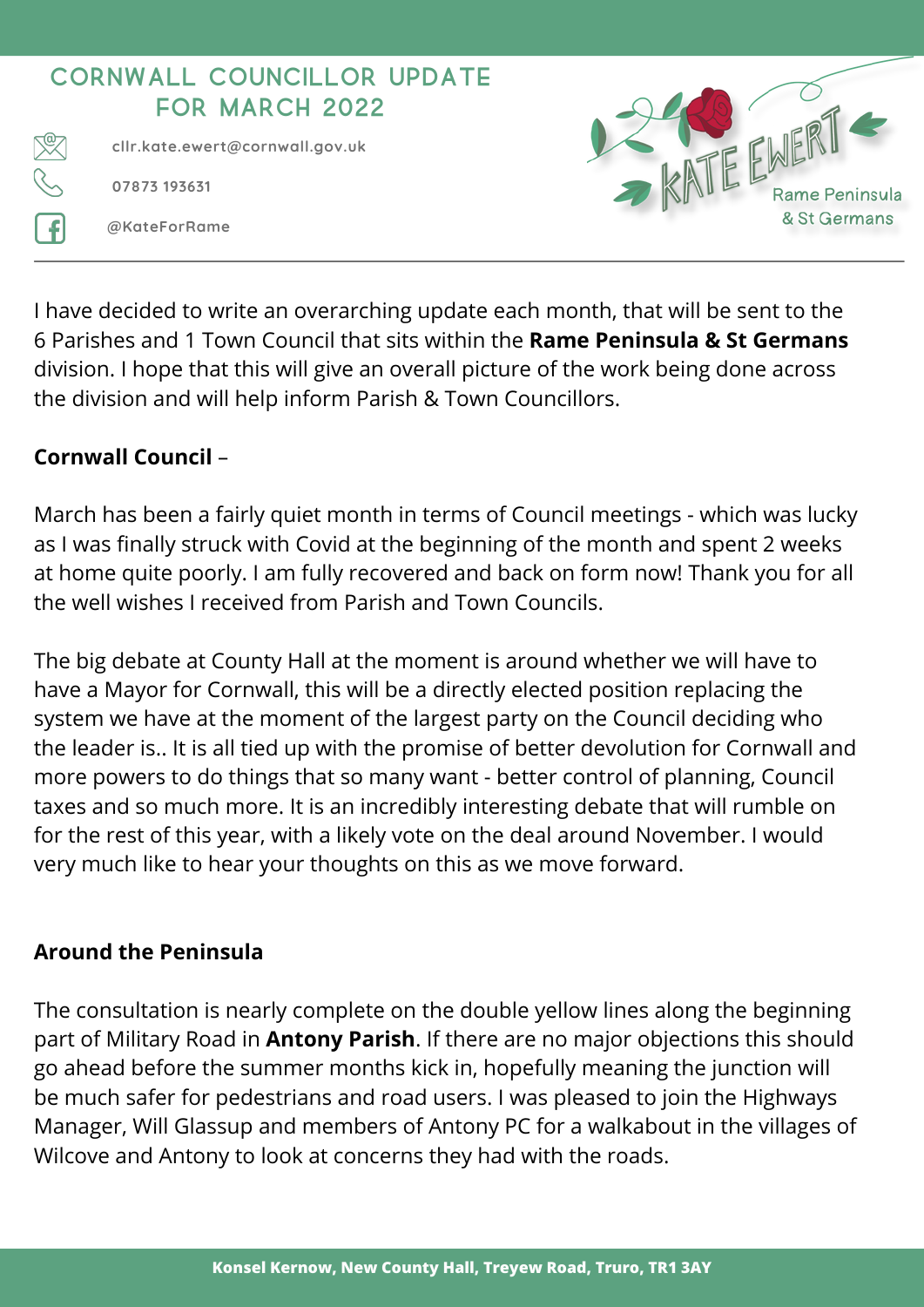On the subject of **Highways** - it is great to have seen that all the 6 Parish Councils that make up the division put forward excellent schemes for the Highways Scheme. We have a few green projects within the division, which should mean they are completed within this coming financial year. I was absolutely delighted that the **Crafthole** proposal to remove the speed tables and replace them with cushions was approved for the next financial year. This will hopefully reduce some of the damage being caused in the village.

Next month, on Monday 2nd May, sees the welcome return of the **Black Prince Flower Festival** in **Millbrook, Kingsand and Cawsand** which will bring fun and visitors to our forgotten corner - I am pleased the the Chairman of Cornwall Council, Pauline Giles, has agreed to attend to help judge the decorated houses and to enjoy the event.

We discussed at our last **Rame Cluster Meeting** about Community Emergency Plans - currently 3 Parishes have emergency plans with other parishes looking to set up plans for their areas as well. We have said we will look at the possibility of an over-arching emergency plan once all parishes have completed them. This wouldn't be in place of a Parish Plan but rather a sharing of resources from your own emergency plans.

I have been working closely with the **Rame Peninsula Public Transport Users Group** over the upcoming cuts to the bus services around the Peninsula. I am sad to report that we have had no luck in reversing any of the cuts, although we were successful in getting the transport team to look closely at the proposals put forward. We are told that the buses are simply not used enough and aren't viable - I believe that there is still nervousness about using public transport because of Covid and that the numbers will return to normal slowly hopefully our services will then be returned to previous levels.

The **Tideford** air quality project is now fully online - monitors have been installed in several properties and the external monitors are up and running and reporting hourly data. We hope that soon residents will be able to access the data once it has been made into a more user friendly format!